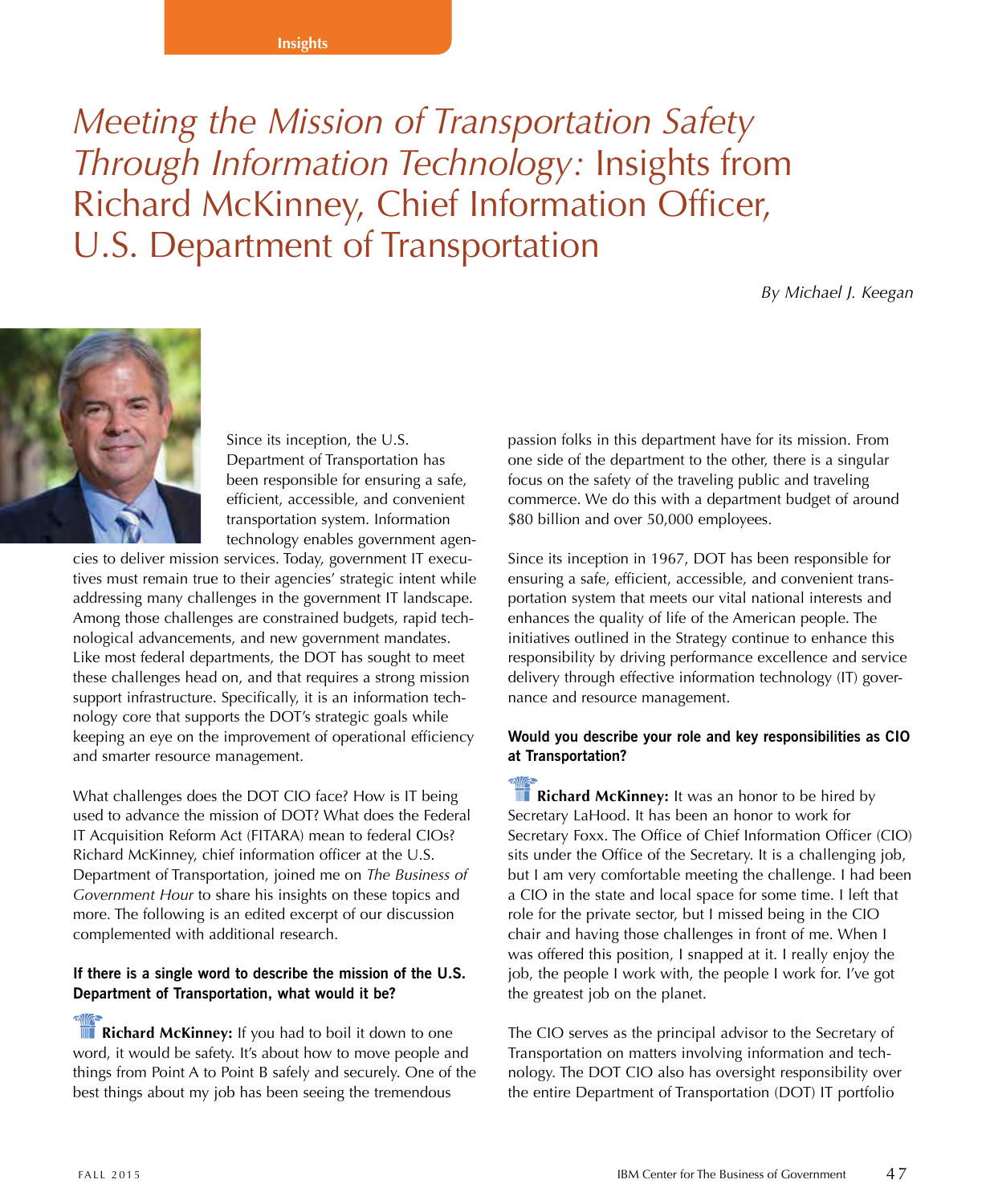"As a CIO, I welcome the pressure and expectation to perform. I feel lucky to have this job and honored to put it in the service of this department's vital mission. I wake up every day looking forward to being held accountable for all of the work my office performs, but I also recognize that I have to have matching authority in order to be able to deliver on that accountability."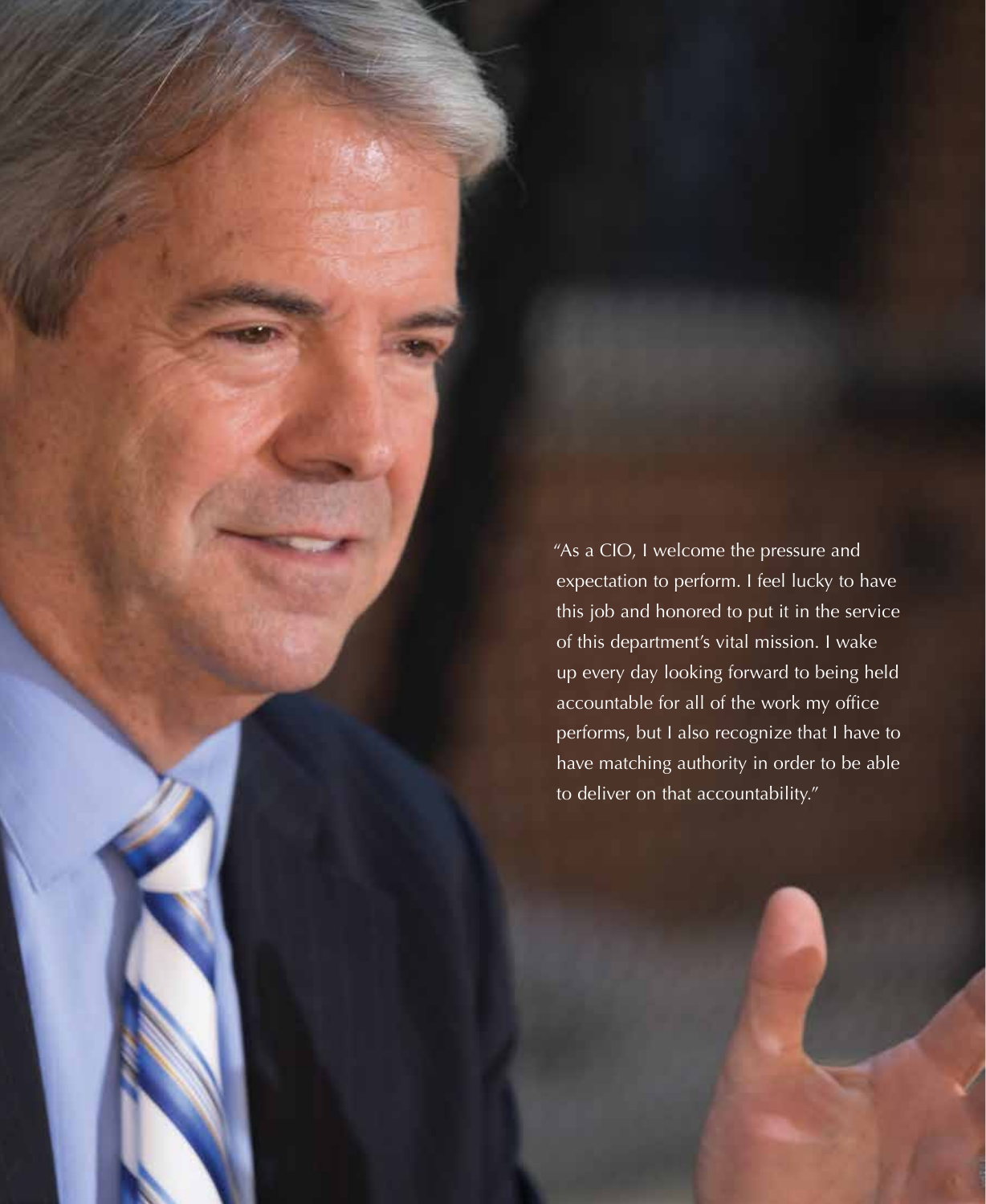of over \$3 billion annually, the 6th largest in the federal government. Additionally, the CIO has operational responsibilities for the DOT Common Operating Environment consisting of local area networks, wide area networks, desktops and back-end services for all DOT modes except FAA. In my role as CIO, I also promote entrepreneurship, innovation, investment, and alliances to address transportation issues by creating technology solutions. OCIO is also implementing a holistic cybersecurity plan to strengthen DOT's security framework.

#### **What issues or challenges concerned you when you became Department of Transportation CIO?**

**Richard McKinney:** I am asked this question often, and I have given it much thought. From the first day, I was concerned about cybersecurity issues—the department's cybersecurity ranking and ability to meet Federal Information Security Management Act (FISMA) requirements. The department has reported a material weakness in its information security program, which increases the risks of cybercrime, system failures, and unreliable data. This was a serious concern and focus for me. It was my belief, which I expressed to then-Secretary LaHood, that this issue and my concern would lead me to uncover other issues.

Given my broad exposure to IT and government at the state and local levels, my hunch was the department had a federated IT environment. IT as a mission-support function is probably quite siloed and may lack the proper governance structure that would better serve the department.

I began my time having conversations with the CIOs within the department's various operating administrations. After a couple of these meetings, it became obvious that we needed to learn to do business with one another. We're going to learn how to discuss these issues and it's going to be a give-and-take. I'm not going to do dog-and-pony shows anymore, because that wasn't going to get us where we needed to go on security or governance. I invited them to re-imagine how we could build a proper governance process.

I've worked as a state and local CIO. I have also consulted for governments in this area. I have seen that federated environments are needlessly duplicative and it's that duplication, that unnecessary overlap, that is the beast that always gets fed first. It's what steals all of the money. My career in government started at the beginning of the movement from the old centralized single mainframe environment to

that movement of IT to the edge of the organization. This became what we now call the silos of government IT function, where the information technology infrastructure ended up being recreated in all of these different offices.

I was also CIO of the City of Nashville when I began to recognize the issues with both the old centralized model as well as the more recent decentralized approach. I began to wonder is there a more balanced approach: one that could figure out the common IT functions needed across the enterprise, or what part of the infrastructure is a utility of sorts that an enterprise could provide for the various business units, and then let the program offices focus on their missions and their programs. Program leaders didn't wake up one day and decide they wanted to own IT infrastructure. That leader wanted to have better control of the outcomes and sometimes that required that they procure and operate that IT solution. That time has passed. Let's figure out how we can find the balance between these two models; let the enterprise do 70 percent that is common to everybody as a utility, then let the IT folks in the businesses themselves just focus on the next generation of solutions. We have large investments in IT. If we spent that money more wisely, it would go further and we'd be much happier with the results.

#### **What are you doing to take IT and apply it effectively to the mission of the department?**

**Richard McKinney:** It is important to be clear: we don't do IT for the sake of just doing IT. We do IT to effect an outcome, which in the end is the mission of the U.S. Department of Transportation. The question I always keep front and center—how can we most effectively take IT and apply it to the mission of the department?

I work with very good component/modal CIOs, who have mission-specific IT needs. What I want to do is free up the component CIOs and their resources so they can focus as much of their resources on their programs, delivering on the mission of the department.

Eight months into my tenure, I realized that much hardware data was siloed. DOT possesses tremendous amounts of data. We've made significant amounts of data available to the public as part of the Open Government Initiative. I began to focus on how the department shares data internally. We have focused on how the department manages, stores, analyzes, and exchanges data to look for synergies. Society has become increasingly digital, and transportation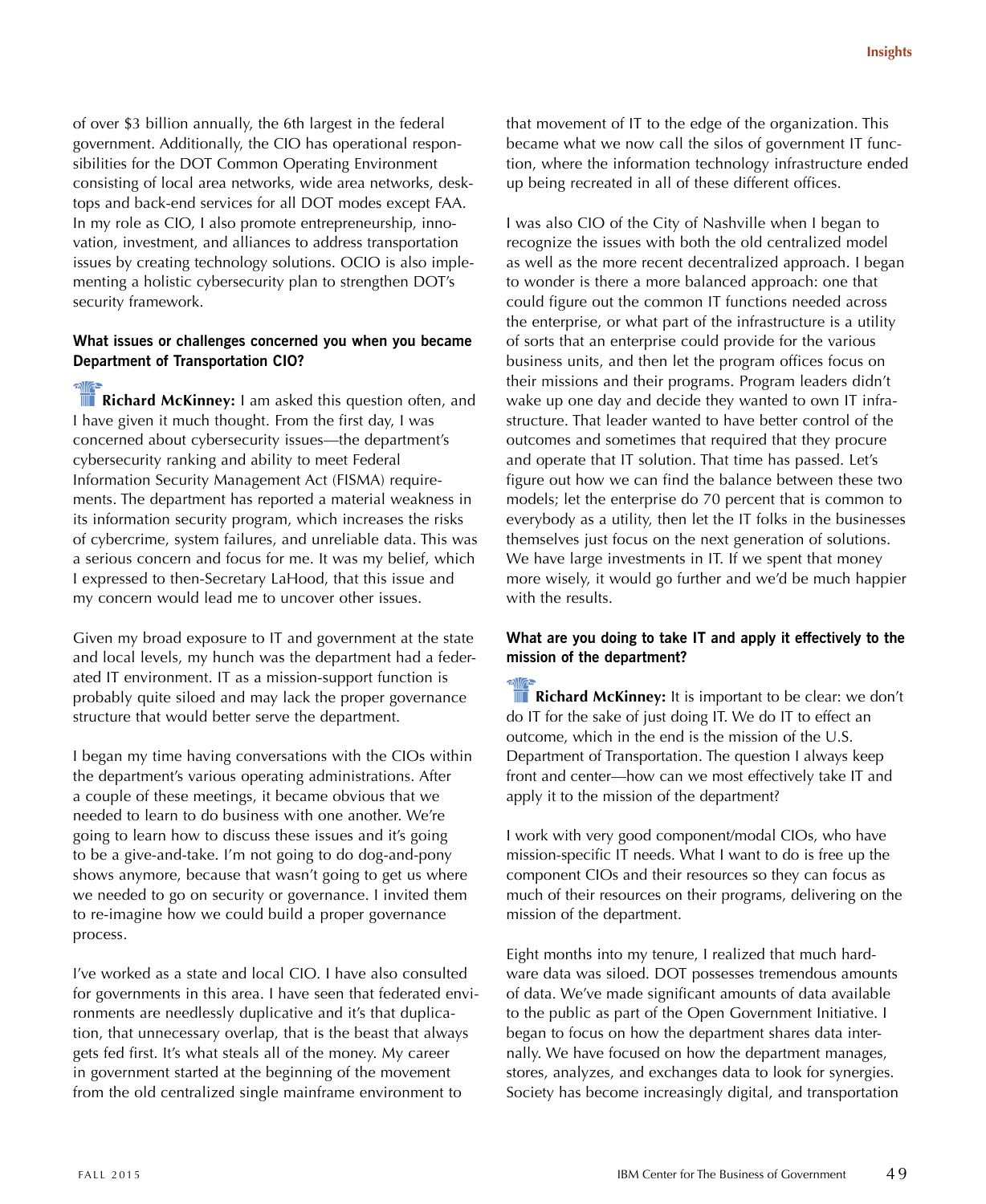is right there. Cars, roads, and infrastructure interconnected exchanging data and talking with each other. When people talk about big data, one can't help but recognize that the transportation sector is right in the middle of this trend. Recognizing this situation, I became the first federal CIO to hire a chief data officer, and it is his job to develop an enterprise data governance approach. Just like my discussion about IT infrastructure, it's about how we govern around data. It is important to standardize our data, so that it's interoperable and exchangeable across the enterprise. We're in the early stages, and we're doing the things that will benefit us down the road.

#### **Would you tell us more about the department's data strategy? How are you taking data more seriously than ever before?**

**Richard McKinney:** We've doubled down on our data strategy. We're looking to have even more data sets available and released for people to innovate with and build commercial applications around transportation trends. Data is crucial to DOT's mission. The department manages data as an asset to support activities related to ensuring safety, measuring regulatory compliance, and measuring the effectiveness of customer service. Our top priority is to make the U.S. transportation system the safest in the world. The department has always collected data to help execute its mission, but it is even more focused on transforming DOT into a data-driven and performance-based organization. This means that DOT stakeholders, both internally and externally, need to be able to access department data at any time, from any place, on any device. Data can empower users to make more informed decisions about all aspects of their safety in real time. Stakeholders and employees can make better decisions when equipped with accurate, timely, and easily accessible data.

In the spirit of doubling down, I also hired a chief data officer. Amazingly, much to my surprise DOT was the first cabinet agency to have a CDO. Honestly, I thought I was playing catch up. I also knew it made sense to prepare, given not only the massive amount of data that we had, but the exponential growth in data that I knew was coming. Now we see other departments and agencies establishing CDOs. It just underscores what CIOs are seeing regarding the breadth and depth of data. We have significant quantities of data now, but it pales in comparison to what is coming down the pipe. Therefore, we really need to think about data governance, data sharing, data standards, and data analysis. Managing the data is distinctly different than analyzing it. We really have to start thinking about analyzing the data. We have to think

about getting the analytical skills needed to make the data work for us, so we can draw insight from the volumes of data we have and exponential growth of data we anticipate.

## **Can you give us a glimpse into your leadership style and management approach?**

**Richard McKinney:** I make no claim that my leadership style is the best, but I just try to treat people the way I want to be treated. As a leader, I try to be as good a listener as I am a talker. I try to put myself in their shoes, because what I'm asking them to do is to put themselves in my shoes. I always demonstrate willingness to listen, and listen closely to digest what it is that is being said and by whom.

I think a healthy discussion begins with being a good listener. This is how I interact with my customers and staff. From a staff standpoint, I clearly recognize that IT is a team sport and I seek to surround myself with good people. I foster a healthy environment that welcomes dialog, and when necessary, argument. I empower my employees to think and challenge me. I press my team all the time. My team is there to make me smarter. My job is to set a vision for the office, outline steps to achieve it, listen to my team, help them overcome their obstacles, and anticipate what's next.

# **What's your perspective on the Federal IT Acquisition Reform Act (FITARA)?**

**The Richard McKinney:** The law passed in December 2014. Prior to issuing guidance, the Office of Management and Budget conducted a series of meetings and dialogs with the various communities in the federal government—taking it from law to implementation. FITARA begins by increasing the responsibility, accountability, and authority of the chief information officer for each of the major federal agencies by providing them with budget authority over IT programs. In the past, most CIOs lacked the ability to manage their agency IT deployments, because they lacked any control over the fashion in which IT budgets were spent. CIOs need to be held accountable for the performance on efforts such as data center consolidation, IT investments, and shared services. To be held accountable, one must have the authority to succeed. As a CIO, I welcome the pressure, if you will, the expectation to perform. I feel lucky to have this job and honored to put it in the service of this department's vital mission. I wake up every day looking forward to being held accountable for all of the work my office performs, but I also recognize that I have to have matching authority in order to be able to deliver on that accountability.